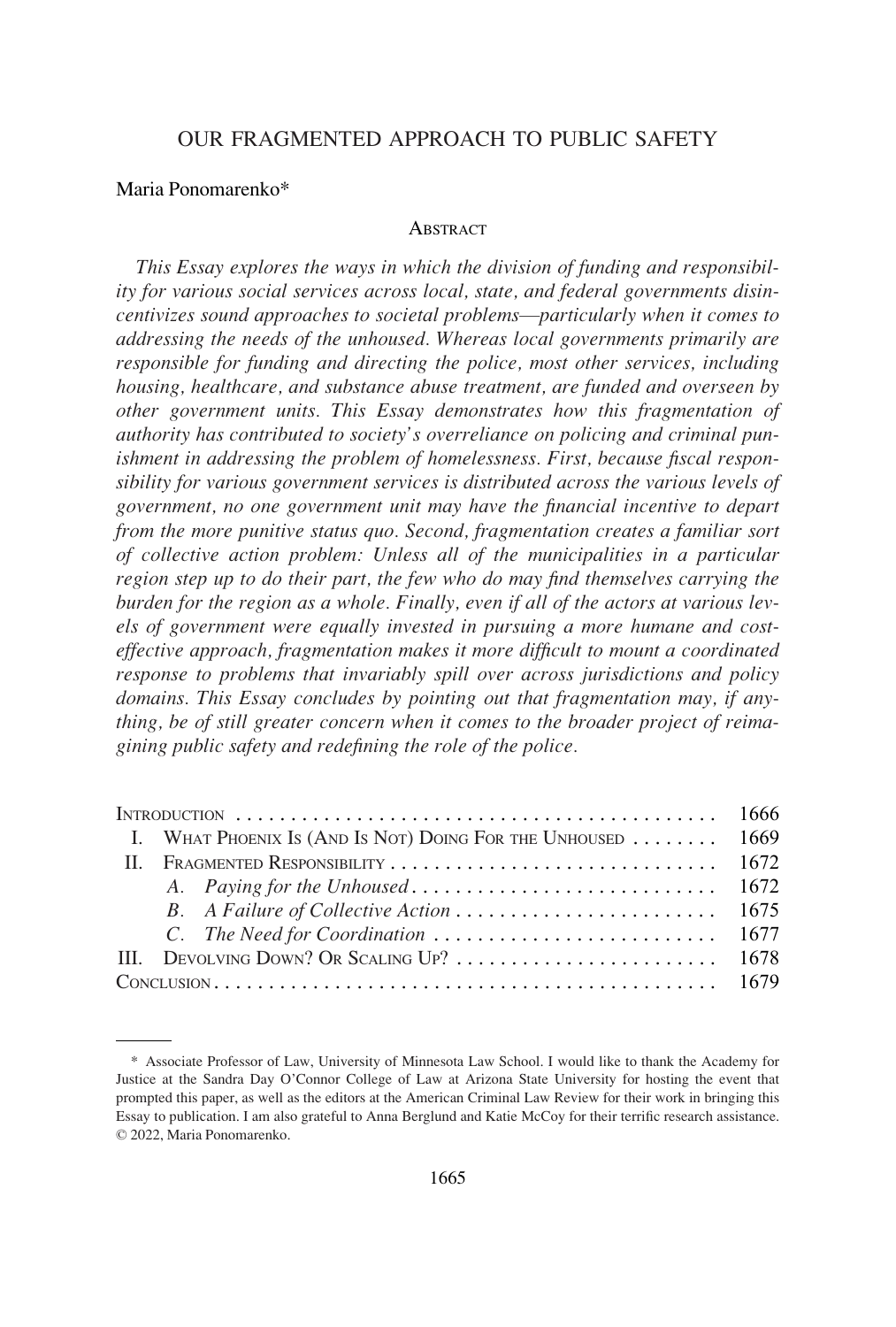#### **INTRODUCTION**

<span id="page-1-0"></span>In the wake of George Floyd's murder in May of 2020, a growing chorus of advocates called on cities to reimagine public safety by "defunding" the police, and investing some or all of the billions spent annually on the criminal system directly into the communities that have traditionally been plagued by both violent crime and widespread police abuse.<sup>1</sup> Some framed their demands in the language of abolition, insisting that the carceral state is fundamentally and irrevocably unjust.2 Others acknowledged that police may have a limited role to play in assuring public safety—but insisted that their role ought to be considerably narrower than it is at present.<sup>3</sup> The latter argument is, at its core, an argument about the misallocation of resources: we under-invest in schools, housing, childcare, and mental health; and we criminalize those who predictably fall through the cracks.

Nowhere is this misallocation more evident than in our approach to individuals experiencing homelessness—the subject of Barry Friedman's lecture, *Are the Police the Key to Public Safety?: The Case of the Unhoused*. 4 Our collective response to homelessness, writes Friedman, is both short-sighted and ineffective. Instead of addressing the root causes of homelessness, we deploy the police to push the unhoused further and further out of sight. He notes that dozens of major cities have laws on the books that specifically target the unhoused by prohibiting camping or sleeping in public—or lying down on public sidewalks or in public parks.<sup>5</sup> Others prohibit sleeping in cars,<sup>6</sup> or even sharing food with those in need.<sup>7</sup> And even in the absence of such legislation, general prohibitions against loitering and trespassing are too often deployed against those who have little choice but to spend their days and nights on the streets. In Portland, Oregon, for example, the unhoused made up three percent of the population but accounted for fifty-two percent of all arrests made by the police department in 2017.<sup>8</sup> Yet as police officials themselves acknowledge, arresting those who are experiencing homelessness does

*See, e.g.*, Paige Fernandez, *Defunding the Police Will Actually Make Us Safer*, ACLU (June 11, 2020), 1. [https://www.aclu.org/news/criminal-law-reform/defunding-the-police-will-actually-make-us-safer/;](https://www.aclu.org/news/criminal-law-reform/defunding-the-police-will-actually-make-us-safer/) Annie Lowrey, *Defund the Police*, THE ATLANTIC (June 5, 2020), [https://www.theatlantic.com/ideas/archive/2020/06/defund](https://www.theatlantic.com/ideas/archive/2020/06/defund-police/612682/)[police/612682/.](https://www.theatlantic.com/ideas/archive/2020/06/defund-police/612682/)

*See, e.g.*, Mariame Kaba, *Yes, We Mean Literally Abolish the Police*, N.Y. TIMES (June 12, 2020), [https://](https://www.nytimes.com/2020/06/12/opinion/sunday/floyd-abolish-defund-police.html) 2. [www.nytimes.com/2020/06/12/opinion/sunday/floyd-abolish-defund-police.html;](https://www.nytimes.com/2020/06/12/opinion/sunday/floyd-abolish-defund-police.html) Amna A. Akbar, *An Abolitionist Horizon for (Police) Reform*, 108 CALIF. L. REV. 1781, 1814–37 (2020).

*See, e.g.*, Anthony D. Romero, *Reimagining the Role of Police*, ACLU (June 5, 2020), [https://www.aclu.](https://www.aclu.org/news/criminal-law-reform/reimagining-the-role-of-police/) 3. [org/news/criminal-law-reform/reimagining-the-role-of-police/](https://www.aclu.org/news/criminal-law-reform/reimagining-the-role-of-police/).

<sup>4.</sup> Barry Friedman, *Are Police the Key to Public Safety?: The Case of the Unhoused*, 59 AM. CRIM. L. REV. 1597 (2022) (published concurrently with this Essay).

<sup>5.</sup> *Id.* at 1613 (citing NAT'L LAW CTR. ON HOMELESSNESS & POVERTY, NO SAFE PLACE 18, 22 (2019) [hereinafter NO SAFE PLACE], [https://homelesslaw.org/wp-content/uploads/2019/02/No\\_Safe\\_Place.pdf](https://homelesslaw.org/wp-content/uploads/2019/02/No_Safe_Place.pdf)).

<sup>6.</sup> *Id*. (citing NO SAFE PLACE at 22).

<sup>7.</sup> *Id.* (citing NO SAFE PLACE at 24–25).

*Id.* at 1618 (citing Rebeca Woolington & Melissa Lewis, *Portland Homeless Accounted for Majority of*  8. *Arrests in 2017, Analysis Finds*, OREGONIAN (June 27, 2018), [https://www.oregonlive.com/portland/2018/06/](https://www.oregonlive.com/portland/2018/06/portland_homeless_accounted_fo.html) [portland\\_homeless\\_accounted\\_fo.html](https://www.oregonlive.com/portland/2018/06/portland_homeless_accounted_fo.html)).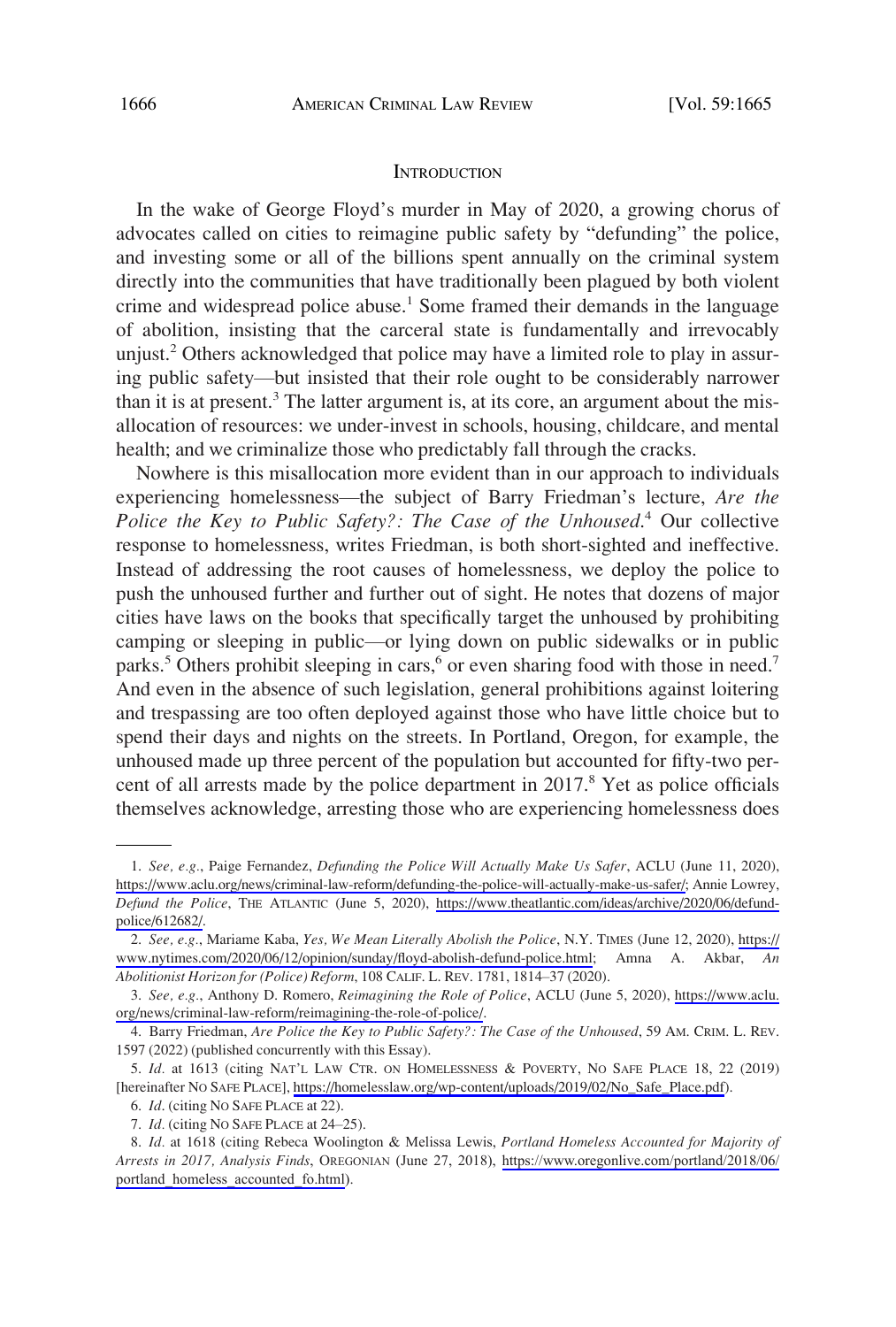virtually nothing to address the underlying causes of homelessness, and arrests may often set already vulnerable individuals further back.<sup>9</sup> Indeed, studies suggest that criminalizing homelessness costs jurisdictions quite a bit more than providing the housing and support that individuals need.<sup>10</sup>

Friedman argues that this misguided approach reflects two sorts of democratic dysfunctions around policing and public safety: First, a failure on the part of state and local governments to engage in cost-benefit analysis to identify more promising approaches for addressing societal problems like homelessness; and second, an overly narrow conception of public safety that puts far too much emphasis on the role of the police.<sup>11</sup> Friedman does not talk specifically in terms of "defunding" the police or "reimagining" public safety (although he has written on the latter topic elsewhere),<sup>12</sup> but his critique of the status quo picks up on many of the same underlying themes. By privileging law enforcement at the expense of community health and safety, we waste billions of dollars each year on interventions that do little to solve the underlying problems, while imposing immeasurable harm.

Part of the problem, of course, is that there is no one decision maker responsible for implementing society's approach to the needs of the unhoused. Society's response to the problem of homelessness is the product of the collective choices of tens of thousands of individual decisionmakers at all levels of government, each of whom is accountable to a different constituency and responsible for only a tiny slice of the government's response.

This fragmentation of authority and responsibility complicates Friedman's account in a number of ways. First, the fact that responsibility for various functions is vertically fragmented across different levels of government makes it considerably less likely that "government" as a whole will produce an optimal mix of policy tools. Frank Zimring and Gordon Hawkins note, for example, that local governments often fail to internalize the costs of their "tough on crime" policies because the costs of incarceration are paid primarily by the state—a phenomenon they dubbed the "correctional free lunch."13 And as Richard Bierschbach and Stephanos Bibas point out, these sorts of misalignments are pervasive throughout

<sup>9.</sup> *Id.* at 1619 (citing Robert H. McNamara, Charles Crawford & Ronald G. Burns, *Policing the Homeless: Policy, Practice, and Perceptions*, 36 POLICING: INT'L J. POLICE STRATEGIES & MGMT. 357, 367 (2013)).

<sup>10.</sup> See, e.g., SARAH B. HUNTER, MELODY HARVEY, BRIAN BRISCOMBE & MATTHEW CEFALU, RAND CORP., HOUSING FOR HEALTH: A STATE-OF-THE-ART PROGRAM FOR REDUCING HOMELESSNESS IN LOS ANGELES COUNTY (2017), [https://www.rand.org/pubs/research\\_briefs/RB10000.html;](https://www.rand.org/pubs/research_briefs/RB10000.html) GREGORY A. SHINN, IMPACT HOMELESSNESS, THE COST OF LONG-TERM HOMELESSNESS IN CENTRAL FLORIDA (2014), [https://shnny.org/](https://shnny.org/uploads/Florida-Homelessness-Report-2014.pdf)  [uploads/Florida-Homelessness-Report-2014.pdf;](https://shnny.org/uploads/Florida-Homelessness-Report-2014.pdf) JULIA BAUSCH, ALISON COOK-DAVIS & BENEDIKT SPRINGER, ARIZ. ST. UNIV. MORRISON INST. FOR PUB. POL'Y, "HOUSING *IS* HEALTH CARE": THE IMPACT OF SUPPORTIVE HOUSING ON THE COSTS OF CHRONIC MENTAL ILLNESS (2021), [https://morrisoninstitute.asu.edu/sites/default/](https://morrisoninstitute.asu.edu/sites/default/files/housing_is_health_care_report_2021.pdf) [files/housing\\_is\\_health\\_care\\_report\\_2021.pdf.](https://morrisoninstitute.asu.edu/sites/default/files/housing_is_health_care_report_2021.pdf)

<sup>11.</sup> Friedman, *supra* note 4, at 1600–01.

<sup>12.</sup> *See* Barry Friedman, *Disaggregating the Policing Function*, 169 U. PA. L. REV. 925, 980 (2021).

<sup>13.</sup> FRANKLIN E. ZIMRING & GORDON HAWKINS, THE SCALE OF IMPRISONMENT 140, 211–15 (1991).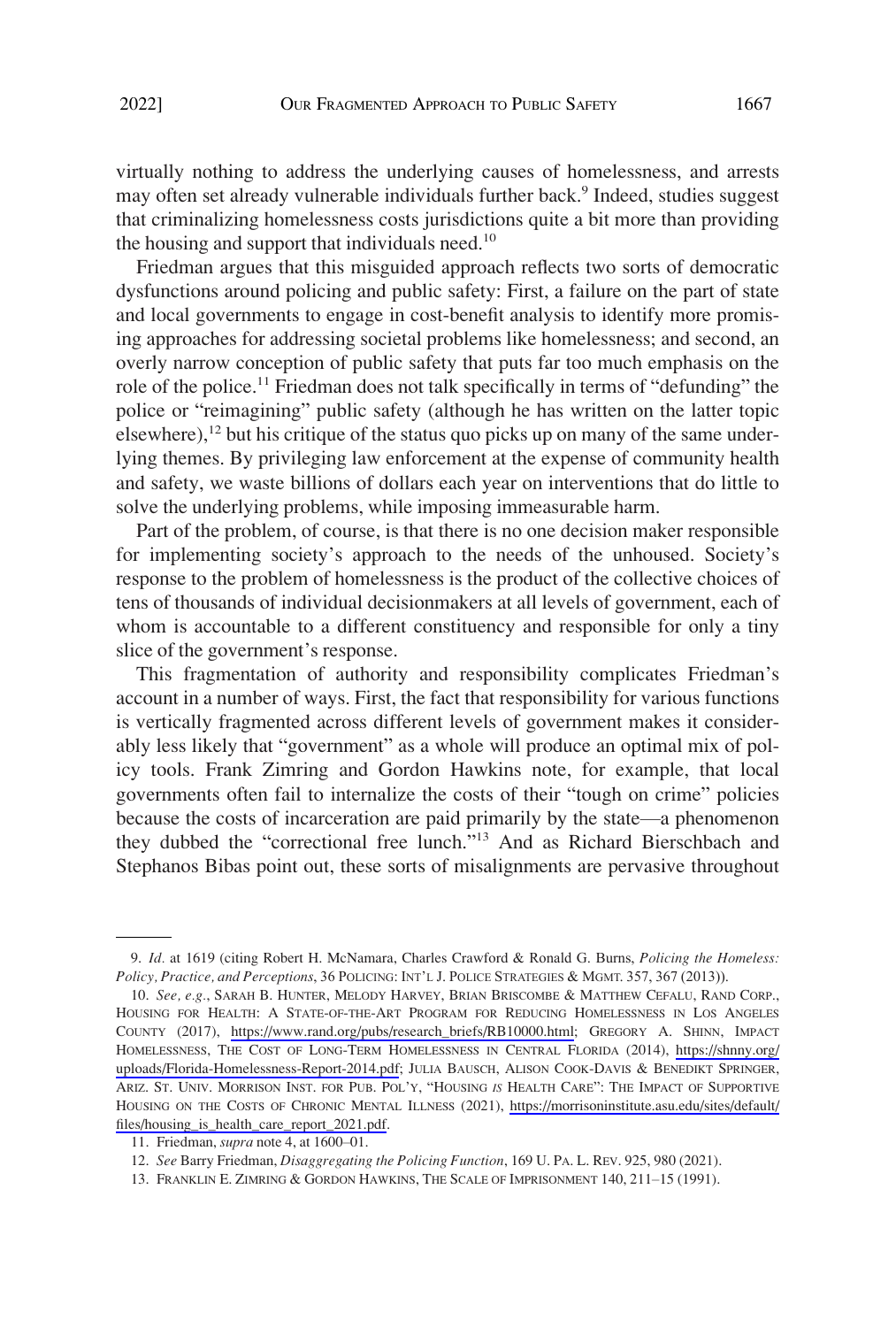the criminal system.<sup>14</sup> Second, when it comes to homelessness, horizontal fragmentation creates a familiar sort of collective action problem: unless all of the municipalities in a particular region step up to do their part, the few who do may find themselves carrying the burden for the region as a whole.<sup>15</sup> Finally, even if all of the actors at various levels of government were equally invested in pursuing a more humane and cost-effective approach, fragmentation makes it more difficult to mount a coordinated response to problems that invariably spill over across jurisdictions and policy domains.<sup>16</sup>

Friedman acknowledges the problem in passing, noting that "[t]here are going to be deeply complicated issues about which level of government is paying for which approach, ... or whether governments have coordinated their responses."<sup>17</sup> The goal of this Essay is to suggest that fragmentation is more than a minor obstacle on the way to more rational policymaking—and that it deserves far more attention than it has thus far received. In doing so, this Essay builds on the work of scholars like Zimring, Bierschbach, and Bibas—and demonstrates how the problems they identify become more pervasive when we broaden the frame from punishment and criminal justice to the capacious vision of public safety that Friedman urges us to adopt.

Part I briefly describes the extent of the homelessness problem in Phoenix, as well as the various approaches that local and county officials have adopted to date.<sup>18</sup> Part II demonstrates the various ways in which fragmentation has undermined rational policymaking around homelessness. Part III explains why reforms designed to minimize fragmentation within the punishment bureaucracy may be less effective in changing our societal response to the needs of the unhoused. And it points out that fragmentation may, if anything, still be a greater concern when it comes to the broader project of reimagining public safety and redefining the role of the police.

<sup>14.</sup> Richard A. Bierschbach & Stephanos Bibas, *Rationing Criminal Justice*, 116 MICH. L. REV. 187, 194–96 (2017); *see also* W. David Ball, *Tough on Crime (on the State's Dime): How Violent Crime Does Not Drive California Counties' Incarceration Rates*—*and Why It Should*, 28 GA. ST. L. REV. 987, 991–93, 1074–77 (2012) (analyzing the "ways in which county governments contribute to overpopulation in the adult prison system").

*See, e.g.*, Christina Estes & Lauren Gilger, *Phoenix Mayor Kate Gallego: Others Need to 'Step Up' on*  15. *Homelessness*, KJZZ 91.5 (Feb. 9, 2020, 9:26 PM), [https://kjzz.org/content/1430506/phoenix-mayor-kate](https://kjzz.org/content/1430506/phoenix-mayor-kate-gallego-others-need-step-homelessness)[gallego-others-need-step-homelessness](https://kjzz.org/content/1430506/phoenix-mayor-kate-gallego-others-need-step-homelessness) (noting that although the original plan had been to establish a series of shelter campuses throughout Maricopa County, no one wanted to step forward to allow them, leaving the Phoenix campus as the only large-scale provider).

*Cf.* Matt Markovich, *San Francisco and Seattle: A Tale of Two Cities Mired in a Homeless Crisis*, KOMO 16. NEWS (July 23, 2019), [https://komonews.com/news/local/san-francisco-and-seattle-a-tale-of-two-cities-mired](https://komonews.com/news/local/san-francisco-and-seattle-a-tale-of-two-cities-mired-in-a-homeless-crisis)[in-a-homeless-crisis](https://komonews.com/news/local/san-francisco-and-seattle-a-tale-of-two-cities-mired-in-a-homeless-crisis) (noting that unlike in San Francisco, where "[t]he city and county . . . operate as one," "in Seattle, nearly all behavioral and drug abuse treatment is funded through King County," and that thus "[t]he city of Seattle has no control over how that funding is allocated").

<sup>17.</sup> Friedman, *supra* note 4, at 1630.

<sup>18.</sup> I chose Phoenix specifically because it is home to Arizona State University, where Barry Friedman delivered his distinguished lecture, to which this Essay responds.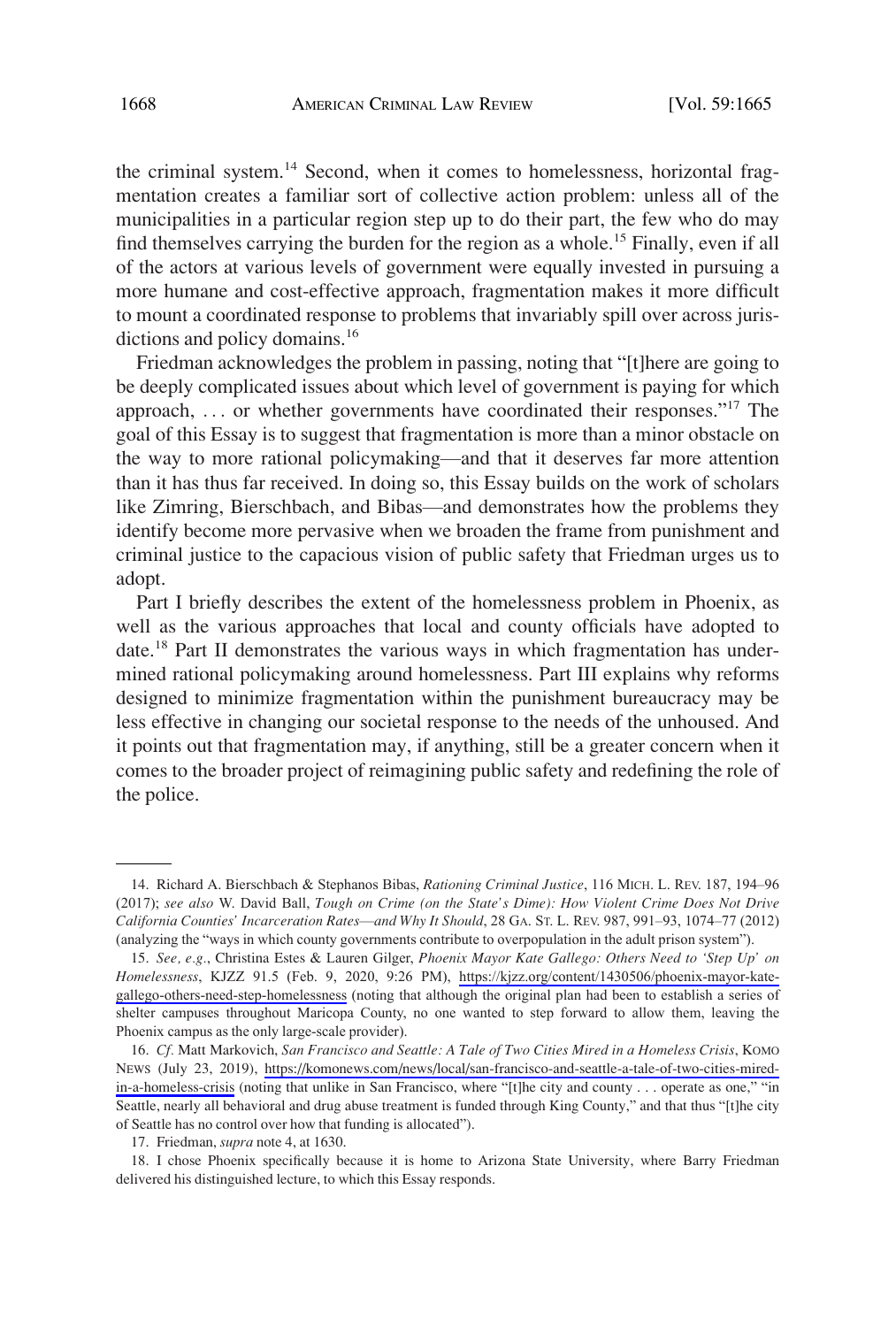### I. WHAT PHOENIX IS (AND IS NOT) DOING FOR THE UNHOUSED

<span id="page-4-0"></span>According to the Department of Housing and Urban Development's (HUD) "Point-in-Time" (PIT) estimate, there were at least 7,419 people experiencing homelessness in Maricopa County in January of 2020.<sup>19</sup> As Friedman tells us, however, this estimate is likely an undercount for several reasons.20 First, because the PIT estimate offers a snapshot of the shelter population on a single night, it does not account for unhoused persons who are not staying in shelters, $^{21}$  such as those who are "doubled up" with friends or family; those who are temporarily staying in hospitals, substance abuse facilities, prisons, or jails; or those who, for any number of reasons, simply go out of their way to avoid being seen.<sup>22</sup>

But even if we use the HUD figure as the official number, the inadequacy of the city's (and county's) approach becomes readily apparent. As of January 2020, there were just 4,006 shelter beds throughout the county.<sup>23</sup> And although both the City and County also fund various forms of subsidized and supportive housing, waitlists often take months or years.<sup>24</sup> Each night, thousands of individuals have little choice but to sleep on the streets. As of the January 2020 count, 3,767 people, or fifty-one percent of the county's unhoused population, were unsheltered.<sup>25</sup> Nationwide, approximately thirty-nine percent of those who are experiencing homelessness are unsheltered, though in some jurisdictions the figure is quite a bit higher. In California, for instance, it was over seventy percent.<sup>26</sup>

As the City's unsheltered population has grown, so too have complaints from business owners and residents about the growing number of tent encampments that dot city streets.<sup>27</sup> Even if we discount at least some of these complaints as the inevitable grumblings of those who prefer not to confront the problem of homelessness up close, it is important to acknowledge that concentrated homelessness imposes

*PIT and HIC Data Since 2007*, HUD EXCHANGE (Feb. 2022) [hereinafter *2020 PIT Estimates*], [https://](https://www.hudexchange.info/resource/3031/pit-and-hic-data-since-2007/) 19. [www.hudexchange.info/resource/3031/pit-and-hic-data-since-2007/](https://www.hudexchange.info/resource/3031/pit-and-hic-data-since-2007/) (follow link to "2007 - 2021 Point in Time Estimates by CoC (XLSX)" and navigate to "2020" tab of downloadable spreadsheet).

<sup>20.</sup> Friedman, *supra* note 4, at 1610–11.

<sup>21.</sup> *Id.* 

<sup>22.</sup> *Id.* 

<sup>23.</sup> *2020 PIT Estimates*, *supra* note 19 (follow link to "2007 - 2021 Housing Inventory Count by CoC (XLSX)" and navigate to "2020" tab of downloadable spreadsheet).

*See* Courtney Holmes, *Section 8 Housing Vouchers in Short Supply for Arizona Families*, ABC 15 (Mar. 24. 3, 2021, 9:02 PM), [https://www.abc15.com/news/rebound/coronavirus-money-help/section-8-housing-vouchers](https://www.abc15.com/news/rebound/coronavirus-money-help/section-8-housing-vouchers-in-short-supply-for-arizona-families)[in-short-supply-for-arizona-families](https://www.abc15.com/news/rebound/coronavirus-money-help/section-8-housing-vouchers-in-short-supply-for-arizona-families) (noting that the average wait time for those on the waitlist in Phoenix is 4 years—but that the waitlist had not been open since 2016).

<sup>25.</sup> *2020 PIT Estimates*, *supra* note 19.

<sup>26.</sup> MEGHAN HENRY, TANYA DE SOUSA, CAROLINE RODDEY, SWATI GAYEN & THOMAS JOE BEDNAR, U.S. DEP'T OF HOUS. & URB. DEV., THE 2020 ANNUAL HOMELESS ASSESSMENT REPORT (AHAR) TO CONGRESS 8, 11 (Jan. 2021), [https://www.huduser.gov/portal/sites/default/files/pdf/2020-AHAR-Part-1.pdf.](https://www.huduser.gov/portal/sites/default/files/pdf/2020-AHAR-Part-1.pdf)

<sup>27.</sup> Jessica Boehm, Phoenix Could Get New Homeless Shelters. Here's Where and What They Might Look *Like*, AZ CENTRAL (Mar. 1, 2021, 6:01 AM), [https://www.azcentral.com/story/news/local/phoenix/2021/02/28/](https://www.azcentral.com/story/news/local/phoenix/2021/02/28/phoenix-provides-funding-many-four-new-homeless-shelters/6806646002/) [phoenix-provides-funding-many-four-new-homeless-shelters/6806646002/.](https://www.azcentral.com/story/news/local/phoenix/2021/02/28/phoenix-provides-funding-many-four-new-homeless-shelters/6806646002/)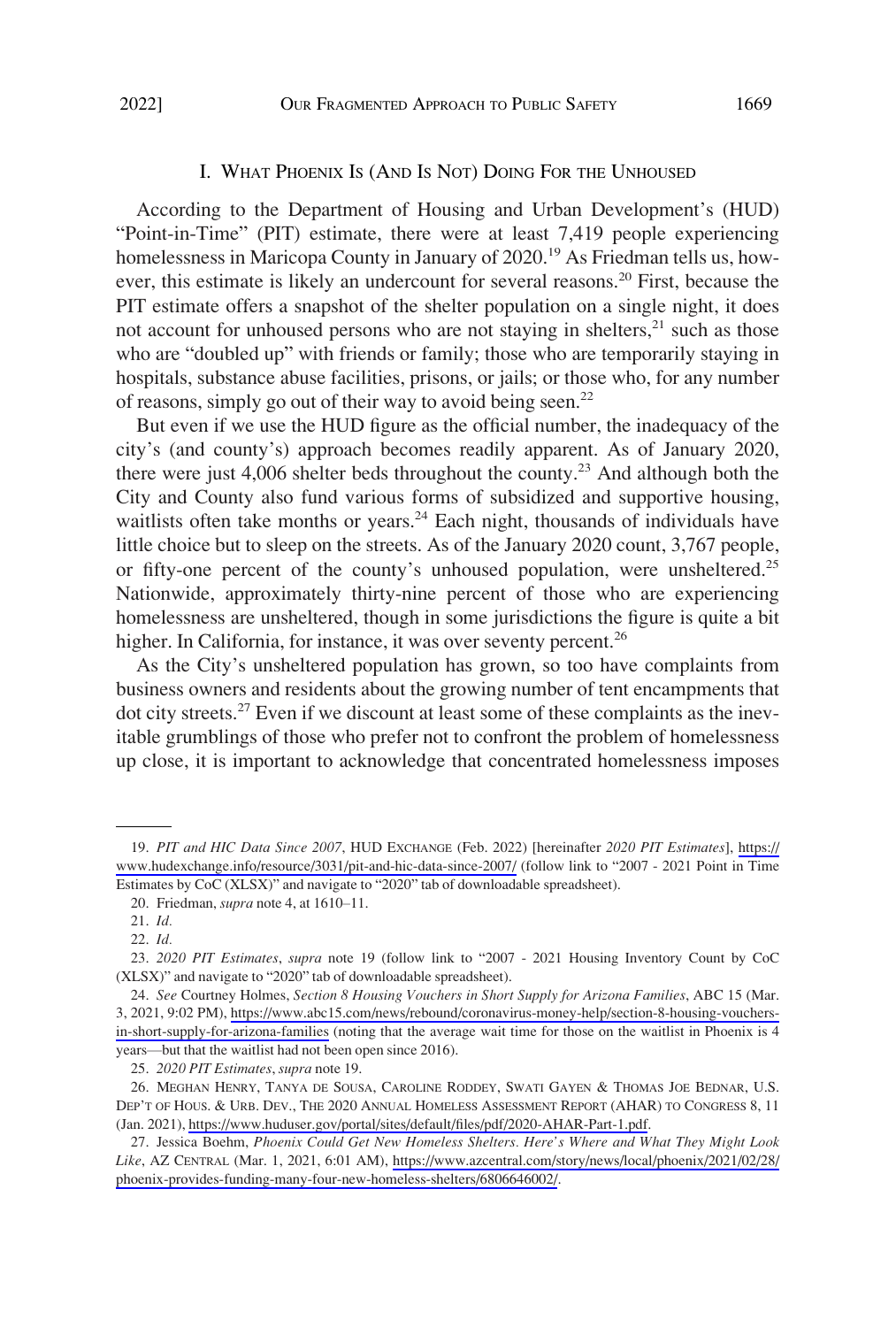significant costs on the community as a whole. Businesses struggle.<sup>28</sup> Families become wary of using public parks.<sup>29</sup> Crime and victimization creep up as well.<sup>30</sup> Like most cities, Phoenix has responded to the growing homelessness problem in ways that are both helpful and counterproductive. In 2020, Phoenix alone spent over \$100 million on housing, with Maricopa County contributing at least \$6.7 million more.<sup>31</sup> Most of those funds, however, went toward affordable housing in general, as opposed to supportive housing or temporary shelter for those experiencing homelessness.<sup>32</sup> Under a program dubbed Phoenix C.A.R.E.S., the City employs nine teams of outreach workers tasked with connecting unhoused individuals with services that can help.<sup>33</sup> Both the City and County also fund a variety of supportive services including job training, nutrition, and substance abuse or mental health treatment.<sup>34</sup>

Still, consistent with Friedman's account, Phoenix also routinely relies on the police. The amount that Phoenix spends on criminal enforcement is difficult to quantify, in part because the City does not classify arrests by housing status. But there is evidence to suggest that criminal enforcement continues to be a core part of the City's response. A 2017 survey found that roughly one in four individuals booked into the Maricopa County Jail reportedly went without housing at some point in the prior year.<sup>35</sup> That same study identified fifty-nine individuals—all unhoused—who had collectively been arrested more than 1,000 times in just two years, mostly for low-level misdemeanors such as littering or drinking in public.<sup>36</sup>

<sup>28.</sup> Jessica Boehm, Phoenix Cleanup Near Human Services Campus Spurs Bigger Questions About *Homelessness*, AZ CENTRAL (Feb. 5, 2020, 8:47 PM), [https://www.azcentral.com/story/news/local/phoenix/](https://www.azcentral.com/story/news/local/phoenix/2020/02/05/phoenix-cleanup-near-human-services-campus-temporarily-relocates-400/4660687002/)  [2020/02/05/phoenix-cleanup-near-human-services-campus-temporarily-relocates-400/4660687002/](https://www.azcentral.com/story/news/local/phoenix/2020/02/05/phoenix-cleanup-near-human-services-campus-temporarily-relocates-400/4660687002/).

<sup>29.</sup> Jessica Boehm, How Metro Phoenix's Inaction on Homelessness Burdens Working-Class Neighborhoods, AZ CENTRAL (Mar. 9, 2022, 8:01 AM), [https://www.azcentral.com/in-depth/news/local/phoenix/2022/03/09/](https://www.azcentral.com/in-depth/news/local/phoenix/2022/03/09/how-phoenix-inaction-homelessness-burdens-neighborhoods/6175756001/) [how-phoenix-inaction-homelessness-burdens-neighborhoods/6175756001/](https://www.azcentral.com/in-depth/news/local/phoenix/2022/03/09/how-phoenix-inaction-homelessness-burdens-neighborhoods/6175756001/).

*See* Paul Walsh, *Tent Encampment a Powder Keg as Crime Grips Powderhorn Park*, STAR TRIBUNE (July 30. 8, 2020, 5:51 AM), [https://www.startribune.com/sunday-sexual-assault-at-powderhorn-park-is-the-third-since](https://www.startribune.com/sunday-sexual-assault-at-powderhorn-park-is-the-third-since-late-last-month/571659532/)[late-last-month/571659532/.](https://www.startribune.com/sunday-sexual-assault-at-powderhorn-park-is-the-third-since-late-last-month/571659532/)

*See* CITY OF PHOENIX, PHOENIX 2019–2020 SUMMARY BUDGET 132 (2019) [hereinafter PHOENIX 2019– 31. 2020 SUMMARY BUDGET], [https://www.phoenix.gov/budgetsite/budget-books/SummaryBudgetBook2019-20.](https://www.phoenix.gov/budgetsite/budget-books/SummaryBudgetBook2019-20.pdf) [pdf.](https://www.phoenix.gov/budgetsite/budget-books/SummaryBudgetBook2019-20.pdf) The way Maricopa County reports its budget figures is a bit more difficult to parse, but the County receives at least \$6.7 million from HUD, which is earmarked for housing development. *See* MARICOPA COUNTY, MARICOPA COUNTY BUDGET FY2020 314 (2019) [hereinafter MARICOPA COUNTY BUDGET], [https://www.](https://www.maricopa.gov/ArchiveCenter/ViewFile/Item/4784)  [maricopa.gov/ArchiveCenter/ViewFile/Item/4784](https://www.maricopa.gov/ArchiveCenter/ViewFile/Item/4784).

<sup>32.</sup> Maricopa County, for example, budgeted approximately \$750,000 for emergency shelter services and permanent supportive housing in fiscal year 2020. *See* MARICOPA COUNTY BUDGET, *supra* note 31, at 32.

<sup>33.</sup> Jessica Boehm, *Phoenix Residents Reported 1,500 Homeless Encampments. See Where They Are*, AZ CENTRAL (May 7, 2019, 5:24 PM), [https://www.azcentral.com/story/news/local/phoenix/2019/05/06/phoenix](https://www.azcentral.com/story/news/local/phoenix/2019/05/06/phoenix-homelessness-increase-reported-encampments-community-services/3410072002/)[homelessness-increase-reported-encampments-community-services/3410072002/](https://www.azcentral.com/story/news/local/phoenix/2019/05/06/phoenix-homelessness-increase-reported-encampments-community-services/3410072002/).

<sup>34.</sup> *See* PHOENIX 2019–2020 SUMMARY BUDGET, *supra* note 31, at 142–43; MARICOPA COUNTY BUDGET, *supra* note 31, at 379.

*See* Rebekah L. Sanders, *Could One Checkbox at Maricopa County Jails Avert Hundreds of Arrests?*, AZ 35. CENTRAL (Aug. 15, 2017, 8:47 AM), [https://www.azcentral.com/story/news/local/phoenix/2017/08/15/could](https://www.azcentral.com/story/news/local/phoenix/2017/08/15/could-maricopa-county-jails-program-avert-future-arrests/530530001/)[maricopa-county-jails-program-avert-future-arrests/530530001/](https://www.azcentral.com/story/news/local/phoenix/2017/08/15/could-maricopa-county-jails-program-avert-future-arrests/530530001/).

<sup>36.</sup> *Id.*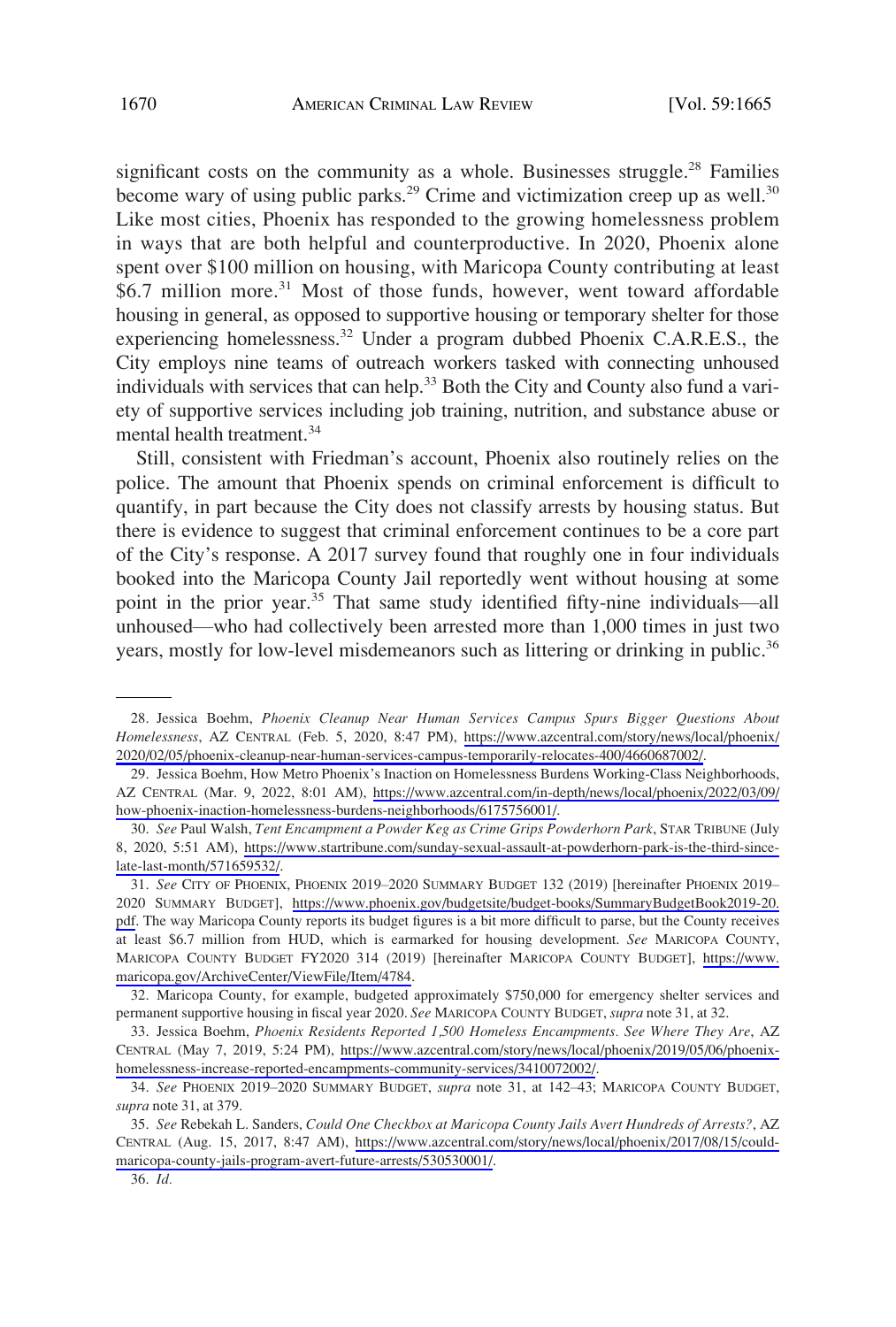People experiencing homelessness routinely complain of police harassment, including unnecessary citations and arrests.37

More recently, complaints have centered on the City's practice of conducting routine "cleanups" at the various tent encampments.<sup>38</sup> Although cleanups ostensibly are designed to address legitimate sanitation concerns, their frequency—in some places as often as three times per week—has led critics to believe the City conducts this practice because it "moves people along."39 At the City's largest encampment, police arrive to wake residents up two hours in advance of the 7:00 a.m. cleanup.<sup>40</sup> Any items left unattended are routinely thrown into the trash.<sup>41</sup> In August 2021, the United States Department of Justice opened an investigation into the Phoenix Police Department to determine, among other things, whether the cleanups violate the due process rights of the unhoused.<sup>42</sup>

Putting aside the obvious moral objections to these sorts of tactics, there is lots of evidence to suggest that in the long run (and perhaps even in the short run) these tactics end up costing taxpayers more than it would to provide housing and services to those in need. A study conducted by the Morrison Institute for Public Policy at Arizona State University, for example, found that providing supportive housing to individuals with chronic mental illness in Maricopa County would save taxpayers thousands of dollars per person per year as compared with leaving them chronically unhoused.43 Studies in a number of other jurisdictions have found similar cost savings as well.<sup>44</sup>

40. *Id.* 

*See* Madeline Ackley, *Phoenix Still Criminalizes Homelessness, Despite Court Ruling, Protesters Say*, AZ 37. MIRROR (Jan. 9, 2020, 9:13 AM), [https://www.azmirror.com/2020/01/09/phoenix-still-criminalizes-homelessness](https://www.azmirror.com/2020/01/09/phoenix-still-criminalizes-homelessness-despite-court-ruling-protesters-say/)[despite-court-ruling-protesters-say/](https://www.azmirror.com/2020/01/09/phoenix-still-criminalizes-homelessness-despite-court-ruling-protesters-say/).

*See* Jessica Boehm, *As DOJ Investigates, Phoenix Says There's No Evidence of Illegal Cleanups at*  38. *Homeless Encampments*, AZ CENTRAL (Sept. 21, 2021, 6:00 AM), [https://www.azcentral.com/story/news/local/](https://www.azcentral.com/story/news/local/phoenix/2021/09/21/gallego-zuercher-say-no-evidence-illegal-cleanups-homeless-camps/5757388001/) [phoenix/2021/09/21/gallego-zuercher-say-no-evidence-illegal-cleanups-homeless-camps/5757388001/.](https://www.azcentral.com/story/news/local/phoenix/2021/09/21/gallego-zuercher-say-no-evidence-illegal-cleanups-homeless-camps/5757388001/)

<sup>39.</sup> *Id.* 

<sup>41.</sup> *Id.* (relating accounts from multiple outreach workers and individuals experiencing homelessness of police officers routinely throwing items into the trash); *see also* Jessica Boehm, *'You Have Some Justice for Me?': Homeless People Say Phoenix Police Frequently Throw Away Tents*, AZ CENTRAL (Aug. 16, 2021, 8:14 AM), [https://www.azcentral.com/story/news/local/phoenix/2021/08/16/homeless-say-phoenix-police-frequently](https://www.azcentral.com/story/news/local/phoenix/2021/08/16/homeless-say-phoenix-police-frequently-throw-away-belongings/5543513001/)[throw-away-belongings/5543513001/](https://www.azcentral.com/story/news/local/phoenix/2021/08/16/homeless-say-phoenix-police-frequently-throw-away-belongings/5543513001/) (quoting a man who believes his possessions were disposed of by Phoenix sanitation workers).

<sup>42.</sup> Merrick B. Garland, U.S. Att'y Gen., Remarks Announcing a Pattern or Practice Investigation into the City of Phoenix and the Phoenix Police Department (Aug. 5, 2021), [https://www.justice.gov/opa/speech/](https://www.justice.gov/opa/speech/attorney-general-merrick-b-garland-delivers-remarks-announcing-pattern-or-practice) [attorney-general-merrick-b-garland-delivers-remarks-announcing-pattern-or-practice](https://www.justice.gov/opa/speech/attorney-general-merrick-b-garland-delivers-remarks-announcing-pattern-or-practice).

<sup>43.</sup> *See* BAUSCH ET AL., *supra* note 10, at 12. The study estimates savings of more than \$20,000 a year, but this estimate is based on a number of assumptions that are inconsistent with the reality on the ground. For example, the study assumes that unhoused individuals spend 365 days a year in emergency shelters, and as a result, cost the City \$12,585 per person per year. *Id.* at 12, 28. Given that over seventy percent of chronically homeless individuals in Phoenix are unsheltered, this is not a tenable assumption. *See 2020 PIT Estimates*, *supra* note 19.

*See, e.g.*, HUNTER ET AL., *supra* note 10, at 2; SHINN, *supra* note 10, at 30; BAUSCH ET AL., *supra* note 10, 44. at 4. *But see* ANGELA A. AIDALA, WILLIAM MCALLISTER, MAIKO YOMOGIDA & VIRGINIA SHUBERT, COLUM. UNIV. MAILMAN SCH. OF PUB. HEALTH, FREQUENT USERS SERVICE ENHANCEMENT 'FUSE' INITIATIVE: NEW YORK CITY FUSE II EVALUATION REPORT 50–51 (2014), [https://www.csh.org/wp-content/uploads/2014/01/](https://www.csh.org/wp-content/uploads/2014/01/FUSE-Eval-Report-Final_Linked.pdf)  [FUSE-Eval-Report-Final\\_Linked.pdf](https://www.csh.org/wp-content/uploads/2014/01/FUSE-Eval-Report-Final_Linked.pdf) (finding the costs of housing only partially offset by the drop off in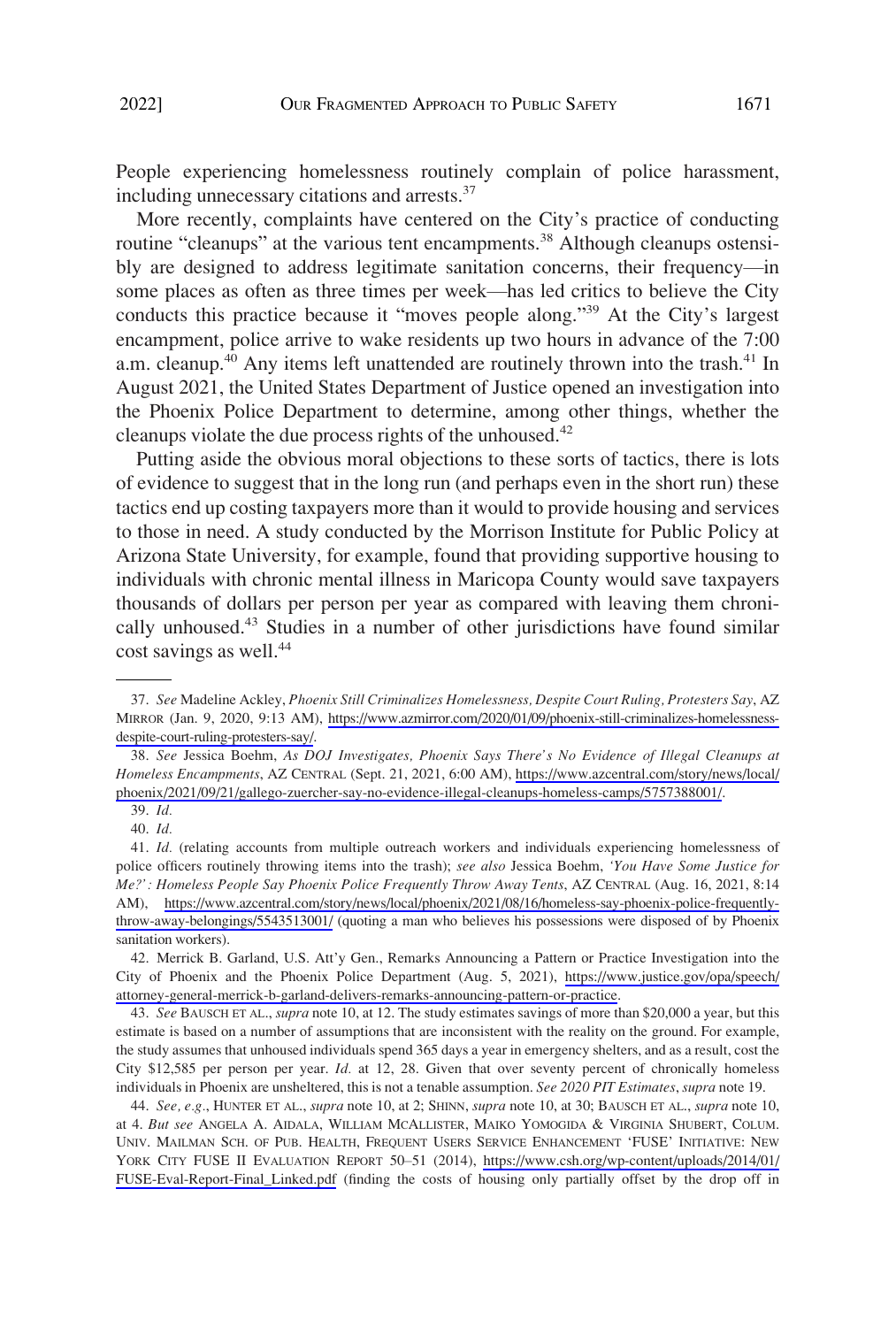#### II. FRAGMENTED RESPONSIBILITY

<span id="page-7-0"></span>So why are cities like Phoenix not doing more? Friedman argues that part of the answer lies in the fact that governments rarely employ cost-benefit analysis around policing and public safety.<sup>45</sup> Had local governments been in the habit of scrutinizing policing decisions in the same way that the White House Office of Management and Budget scrutinizes proposed regulations, we might already have had a larger number of shelter beds (and perhaps fewer police). This Part suggests that the fragmentation of financial and decision-making responsibility across multiple levels of government is a big part of the story as well.

# *A. Paying for the Unhoused*

When it comes to homelessness, "the cost of doing nothing is not nothing."<sup>46</sup> Every approach that a city might take entails at least some budgetary costs—not to mention of course the social costs imposed on the unhoused themselves.

The extent of those costs, however, varies considerably, as does the level of government that ultimately foots the bill. As this section makes clear, although it may in fact be cheaper to provide housing to those who lack it, the government entities responsible for making those choices may not always see it that way with respect to their own budget books.

Existing studies have focused primarily on three buckets of costs: criminal system costs (including police, court costs, and incarceration); housing and support services (including substance abuse treatment, career counseling, and case management); and healthcare (including emergency room visits, routine healthcare, and pharmacy costs). $47$  The conventional wisdom is that increased spending on housing and wraparound services may be offset by savings in criminal system and healthcare costs.

Although cities rarely pay the full tab for their tough-on-crime policies, when it comes to policing people experiencing homelessness, the City of Phoenix pays for a lion's share of the criminal system costs. The City pays for policing, including the time officers spend responding to calls for service, issuing citations, or taking individuals into custody. And importantly, at least in the case of misdemeanor offenses including the sorts of quality of life offenses that often are deployed against the unhoused—the City also pays the costs of adjudication and incarceration.<sup>48</sup> Although

emergency healthcare and criminal system costs, but noting that the study omitted a number of criminal system costs, including policing costs and court costs).

<sup>45.</sup> Friedman, *supra* note 4, at 1624–30; *see also* Barry Friedman & Elizabeth G. Jánszky, *Policing's Information Problem*, 99 TEX. L. REV. 1, 45–46 (2020) (arguing that failing to undertake a robust cost-benefit analysis can lead to "suboptimal regulation" of police).

<sup>46.</sup> SHINN, *supra* note 10, at 20.

<sup>47.</sup> *See* BAUSCH ET AL., *supra* note 10, at 12. n

<sup>48.</sup> See Memorandum from Shelby L. Scharbach, Assistant Cty. Manager & Lee Ann Bohn, Chief of Admin. on jail per diem billing rates to Maricopa County Cities and Towns (Feb. 1, 2017), [https://www.](https://www.gordonthompsonattorney.net/wp-content/uploads/2017/07/2017-2018-Maricopa-County-Jail-Costs.pdf)  [gordonthompsonattorney.net/wp-content/uploads/2017/07/2017-2018-Maricopa-County-Jail-Costs.pdf.](https://www.gordonthompsonattorney.net/wp-content/uploads/2017/07/2017-2018-Maricopa-County-Jail-Costs.pdf)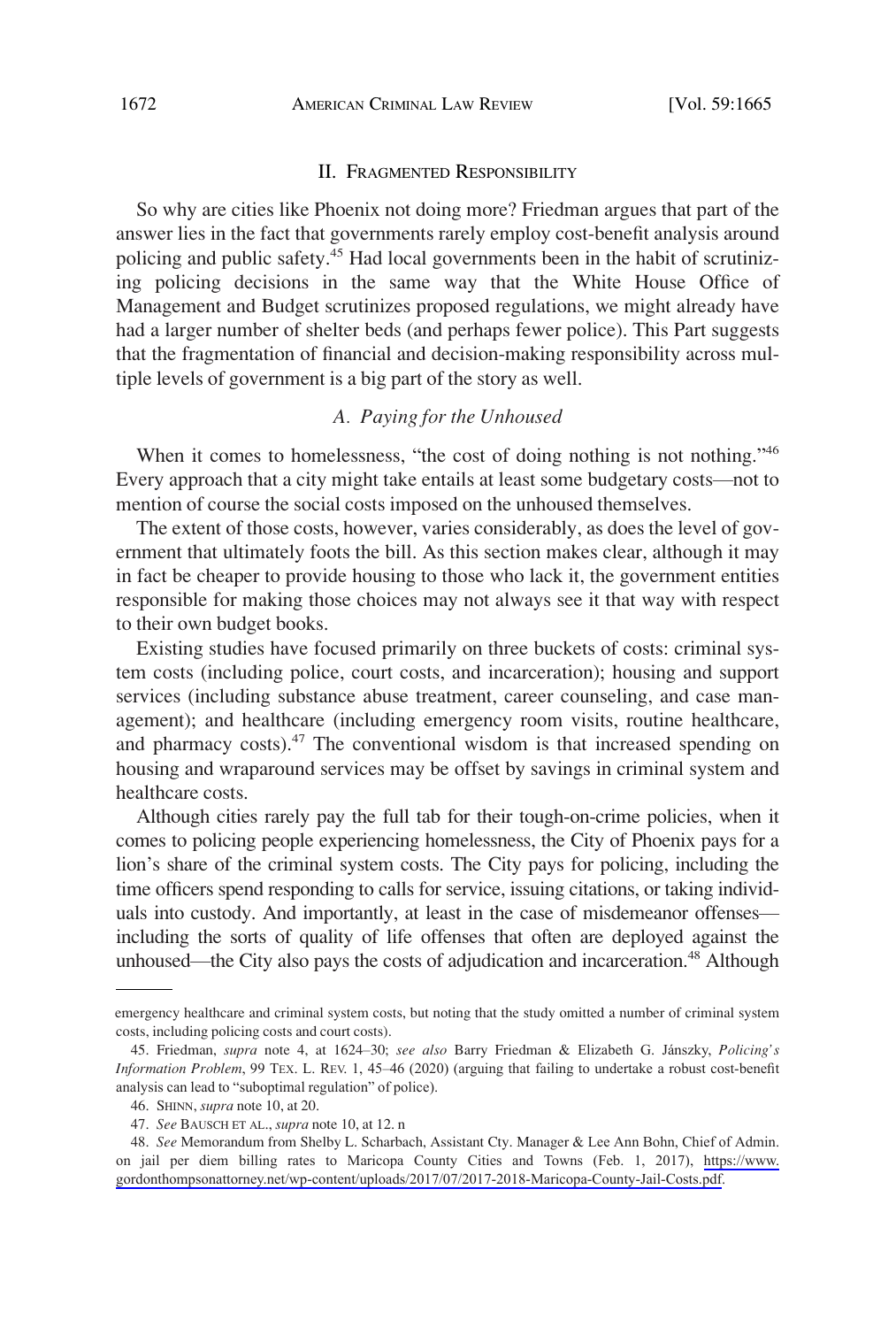most people who are arrested in the county are taken to the Maricopa County Jail, municipalities are required to reimburse the County for all expenses associated with both pre- and post-conviction confinement for any person arrested for violating a municipal ordinance, as well as any offense that is classified as a misdemeanor under state law.<sup>49</sup> At least for low-level offenses, then, there is no "correctional free lunch."

By increasing available housing, Phoenix could bring these costs down significantly. A detailed study prepared by the Urban Institute for Denver, Colorado found that providing supportive housing to 363 chronically unhoused individuals reduced criminal system costs by  $$4,775$  per person per year.<sup>50</sup> A similar study in New York found a reduction in jail costs of \$2,683 per person per year.<sup>51</sup> Assuming a comparable ratio between jail and other criminal system costs, that would suggest overall savings in the neighborhood of \$4,000 per person per year in New York.<sup>52</sup> To be sure, at least some of these are "fixed" costs (for example, police personnel), which means that immediate savings may be lower. At the same time, these figures also likely understate the *potential* cost savings from adopting a less punitive approach. In Denver, for example, individuals who received supportive housing were still routinely stopped or arrested by the police—often for lowlevel offenses like trespassing or public intoxication—and they still spent an average of thirty days per year in jail.<sup>53</sup> In short, Denver could easily have reduced expenditures by quite a bit more.

In most jurisdictions, however, criminal system costs are dwarfed by the cost of emergency medical and psychiatric care. In Colorado, taxpayers spent \$35,218 per year on medical treatment for each person experiencing chronic homelessness—a figure that dropped by nearly \$16,000 for those enrolled in supportive housing.<sup>54</sup> In Los Angeles, a similar program reduced healthcare costs by \$22,788 per person after just one year.<sup>55</sup> And in Albuquerque, healthcare savings accounted for the biggest reduction in overall costs, saving the City nearly \$12,000 per person in the first year alone.<sup>56</sup>

51. AIDALA ET AL., *supra* note 44, at 48.

<sup>49.</sup> *Id.* 

<sup>50.</sup> SARAH GILLESPIE, DEVLIN HANSON, JOSH LEOPOLD & ALYSE D. ONETO, URB. INST., COSTS AND OFFSETS OF PROVIDING SUPPORTIVE HOUSING TO BREAK THE HOMELESSNESS-JAIL CYCLE 15 tbl.5 (2021), [https://www.](https://www.urban.org/research/publication/costs-and-offsets-providing-supportive-housing-break-homelessness-jail-cycle) [urban.org/research/publication/costs-and-offsets-providing-supportive-housing-break-homelessness-jail-cycle](https://www.urban.org/research/publication/costs-and-offsets-providing-supportive-housing-break-homelessness-jail-cycle).

<sup>52.</sup> In Colorado, jail cost savings (\$3,098) constituted sixty-four percent of all criminal system costs avoided (\$4,775). GILLESPIE ET AL., *supra* note 50, at 15 tbl. 5. Applying a similar ratio to the New York jail cost numbers would suggest overall criminal system cost savings of \$4,192.

MARY CUNNINGHAM, DEVLIN HANSON, SARAH GILLESPIE, MICHAEL PERGAMIT, ALYSE D. ONETO, 53. PATRICK SPAUSTER, TRACEY O'BRIEN, LIZ SWEITZER & CHRISTINE VELEZ, URB. INST., BREAKING THE HOMELESSNESS-JAIL CYCLE WITH HOUSING FIRST 27–28 & tbls. 11–12 (2021), [https://www.urban.org/sites/](https://www.urban.org/sites/default/files/publication/104501/breaking-the-homelessness-jail-cycle-with-housing-first_1.pdf) [default/files/publication/104501/breaking-the-homelessness-jail-cycle-with-housing-first\\_1.pdf](https://www.urban.org/sites/default/files/publication/104501/breaking-the-homelessness-jail-cycle-with-housing-first_1.pdf).

<sup>54.</sup> GILLESPIE ET AL., *supra* note 50, at 16 tbl.6.

<sup>55.</sup> HUNTER ET AL., *supra* note 10, at 2.

<sup>56.</sup> PAUL GUERIN & ANNE MINSSEN, INST. FOR SOC. RSCH., CITY OF ALBUQUERQUE HEADING HOME INITIATIVE COST STUDY REPORT FINAL 28 tbl.18 (2016), [http://isr.unm.edu/reports/2016/city-of-albuquerque-](http://isr.unm.edu/reports/2016/city-of-albuquerque-heading-home-initiative-cost-study-report-final.pdf)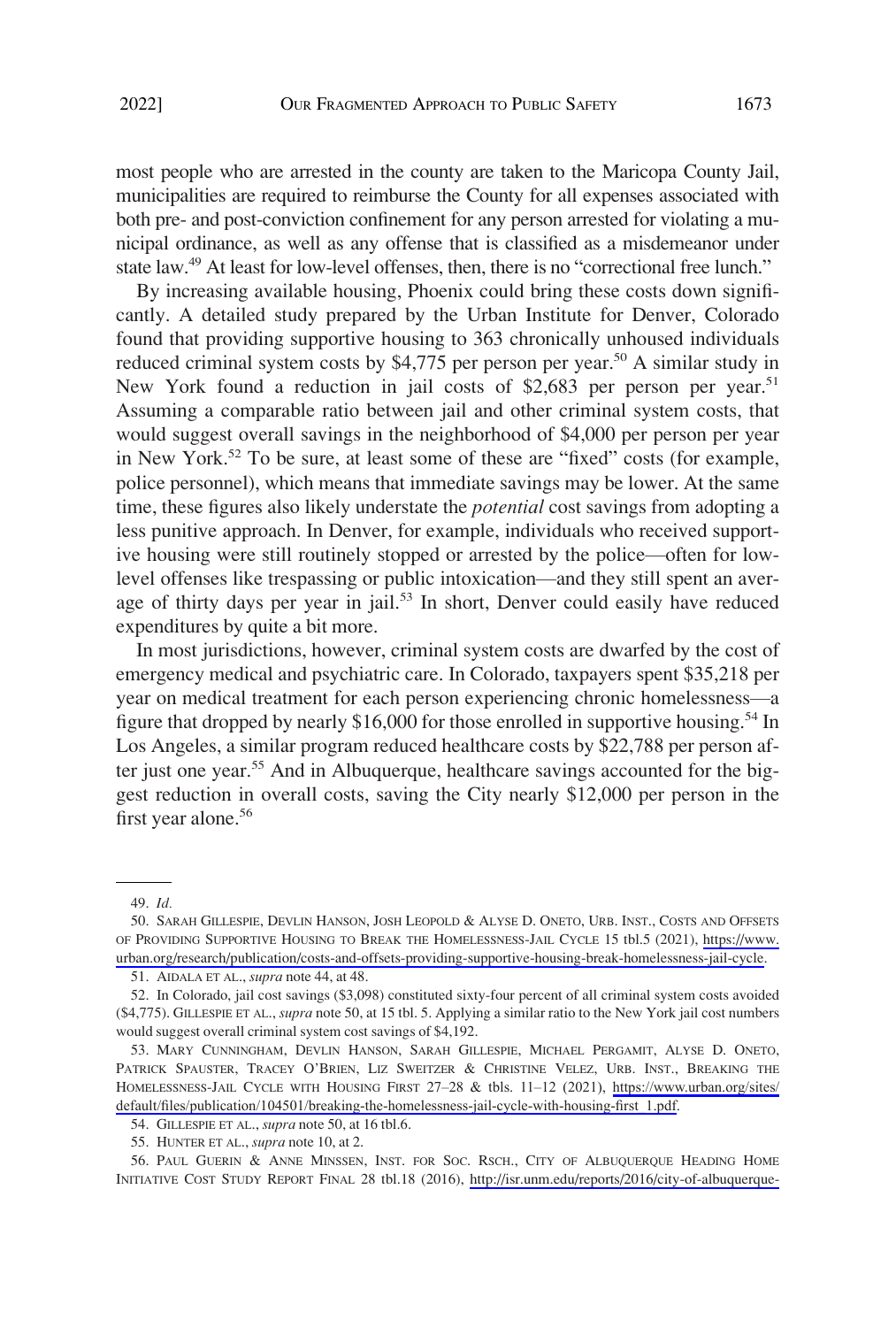The problem, however, is one of fragmentation: when it comes to healthcare costs, cities and counties rarely end up footing the bill, which means they also do not benefit from any savings that might accrue. Healthcare expenses are primarily paid for by Medicaid, which is funded jointly by the federal government and the states. And some costs may not be borne by government entities at all. In the Denver study, for example, Medicaid billings (that is, invoices submitted for reimbursement) were considerably higher than Medicaid *payments* (the amount that the government actually paid), which suggests that various public and private hospitals also picked up a portion of the tab.<sup>57</sup>

Finally, there is the cost of housing itself. In Denver, supportive housing costs somewhere in the neighborhood of  $$15,000$  per year.<sup>58</sup> The Morrison Institute study put the cost of permanent supportive housing in Maricopa County at \$11,315 —but that is surely an undercount given that they based this figure on the market rate for an efficiency unit in the county (without including the various costs of services themselves).59 These estimates also do not include the cost of building new housing where it does not already exist—and thus understate the up-front investment required to expand the affordable housing stock.<sup>60</sup>

Although Phoenix currently spends little of its own money on affordable housing, new investments in supportive housing or emergency shelter would likely need to be paid from the City's general fund. In 2020, less than one percent of the \$100 million that Phoenix spent on affordable housing was paid for out of the City's general fund.<sup>61</sup> The rest came from various state and federal grants, primarily from HUD.<sup>62</sup> The problem is that the vast majority of federal housing funds are allocated to states and localities based on predetermined formulas—as opposed to matching grants—which means that cities cannot simply ask for more.<sup>63</sup>

In short, although society *as a whole* could save money by investing in supportive housing, individual *cities* are unlikely to realize these gains. Indeed, because of how costs for various services are allocated across the different levels of

heading-home-initiative-cost-study-report-final.pdf; see also SHINN, supra note 10, at 27 (estimating emergency medical costs for chronically unhoused people in three Florida counties to be \$20,187 per person per year).

<sup>57.</sup> *See* GILLESPIE ET AL., *supra* note 50, at 16 tbl.6.

<sup>58.</sup> *See id.* at 18 fig.2 (estimating the annual per-person supportive housing costs for two providers and noting the funding sources for those services).

<sup>59.</sup> *See* BAUSCH ET AL., *supra* note 10, at 12 fig.4.

<sup>60.</sup> Some of these costs could potentially be offset by savings on emergency shelters—but only to the extent that jurisdictions already provide shelter to a significant percentage of the unhoused. These offsets are likely to be quite modest in a city like Phoenix, in which roughly half of those experiencing homelessness are unsheltered. *See 2020 PIT Estimates*, *supra* note 19.

<sup>61.</sup> PHOENIX 2019–2020 SUMMARY BUDGET, *supra* note 31, at 132.

<sup>62.</sup> *Id.* 

*See The Home Program: Home Investment Partnerships*, U.S. DEP'T OF HOUS. & URB. DEV., [https://](https://www.hud.gov/hudprograms/home-program) 63. [www.hud.gov/hudprograms/home-program](https://www.hud.gov/hudprograms/home-program) (last visited Sept. 29, 2021) (describing how funding is allocated)*. But see* GILLESPIE ET AL., *supra* note 50, at 26 fig.6 (showing that some of the costs in Denver were offset by using federal and state voucher programs).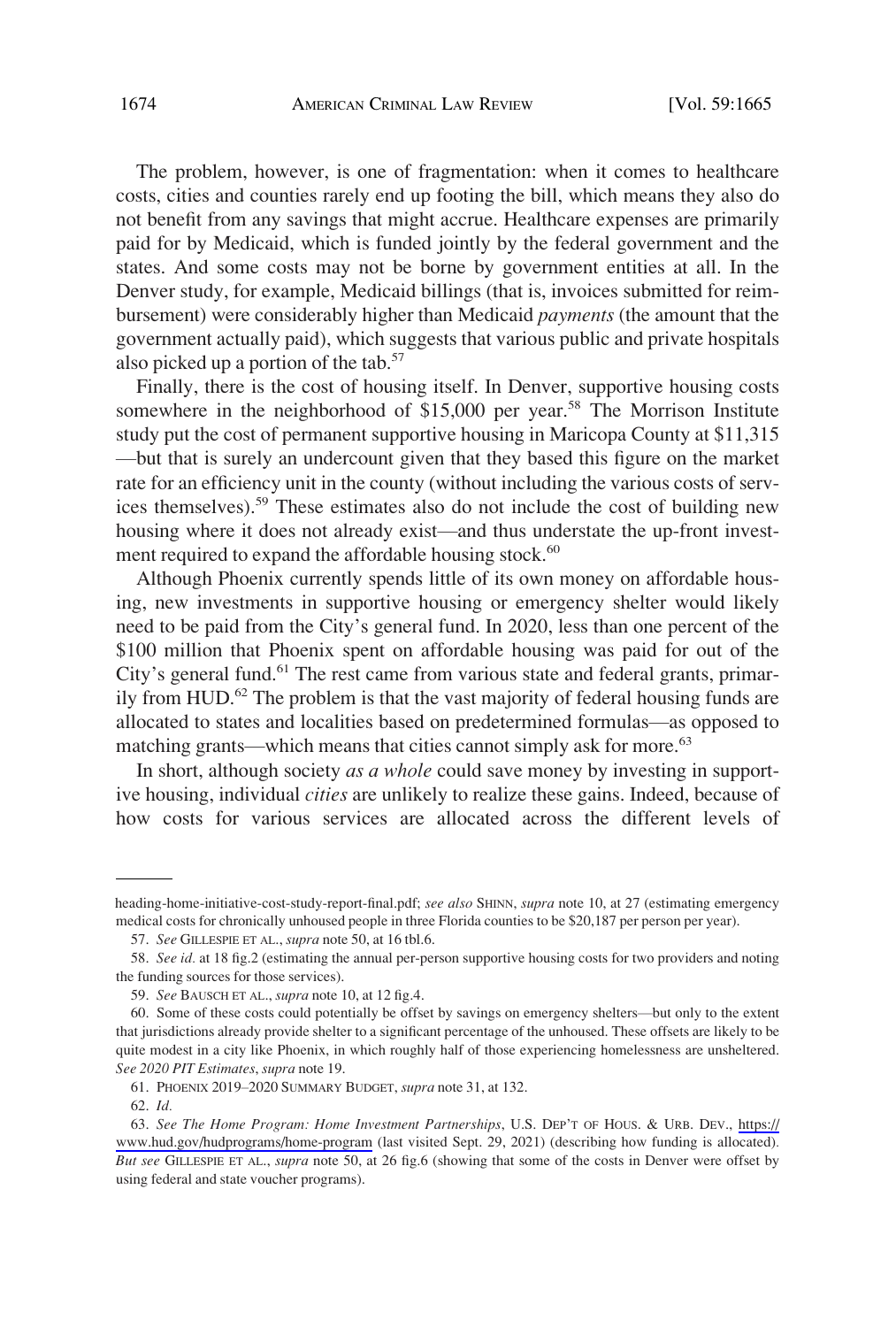<span id="page-10-0"></span>government, it may be that there is no single unit of government that can fully offset the costs of housing through savings elsewhere.

Of course, as Friedman reminds us, governments also have an obligation to consider the *social* costs of their various policies<sup>64</sup>—and the social costs of criminalizing homelessness undoubtedly tip the scale in favor of a more humane and effective approach. Incorporating these costs into local governments' decisionmaking, however, may not be quite as clear-cut as Friedman suggests.

Cost-benefit analysis is, to some extent, a one-way ratchet: the answers it provides are far more decisive when the costs of a particular program exceed the benefits (as opposed to when the benefits exceed the costs). It is easy to say that government should not engage in activities that generate few benefits, while imposing significant budgetary or social costs. But it does not necessarily follow that a city must pursue every program for which the social benefits exceed the budgetary costs. One can imagine any number of programs that generate outsized benefits. Think parks, for example,<sup>65</sup> or subsidized childcare for families with young children.<sup>66</sup> Because cities have limited budgets, they must necessarily make choices among them. And it is not necessarily irrational for a city to choose to spend its funds someplace else.

It may be, as Friedman suggests in the second half of his paper, that the *first* job of government is to provide for those who are unable to provide for themselves and that as a result, the needs of the unhoused must come first. But in the absence of that broader obligation, cost-benefit analysis alone is unlikely to get cities to where Friedman would like them to go.

# *B. A Failure of Collective Action*

The lack of affordable housing—and in particular, of emergency shelter beds also reflects a problem with the division of responsibility across multiple local government units within a particular region or state, known as *horizontal fragmentation*. It is a familiar problem of collective action: unless all neighboring municipalities work together, the few that take affirmative steps to address the needs of the unhoused may end up carrying the burden for the region as a whole.

Although Phoenix can certainly be criticized for its lack of affordable housing, the reality is that its neighboring jurisdictions likely bear a greater share of the blame. As of the most recent census, Phoenix accounted for just thirty-six percent

<sup>64.</sup> Friedman, *supra* note 4, at 1625–27.

*See* Susan Wong, *Research Finds Taxpayers Get More Than 4 Times Return on Investment in Maricopa*  65. *County Parks and Recreation*, ASU NEWS (Jan. 13, 2021) (noting that Maricopa County brings in four dollars for every dollar spent on parks in revenue alone, which does not include the various additional benefits that parks provide to residents), [https://news.asu.edu/20210113-research-finds-taxpayers-get-more-4-times-return-investment](https://news.asu.edu/20210113-research-finds-taxpayers-get-more-4-times-return-investment-maricopa-county-parks-and)[maricopa-county-parks-and](https://news.asu.edu/20210113-research-finds-taxpayers-get-more-4-times-return-investment-maricopa-county-parks-and).

*See* Lynn A. Karoly, *The Economic Returns from Investing in Early Childhood Programs in the Granite*  66. *State*, RAND CORP. (2017) (finding returns of two to four dollars for every dollar New Hampshire spent on childcare subsidies to low-income families), [https://www.rand.org/pubs/research\\_briefs/RB9952.html.](https://www.rand.org/pubs/research_briefs/RB9952.html)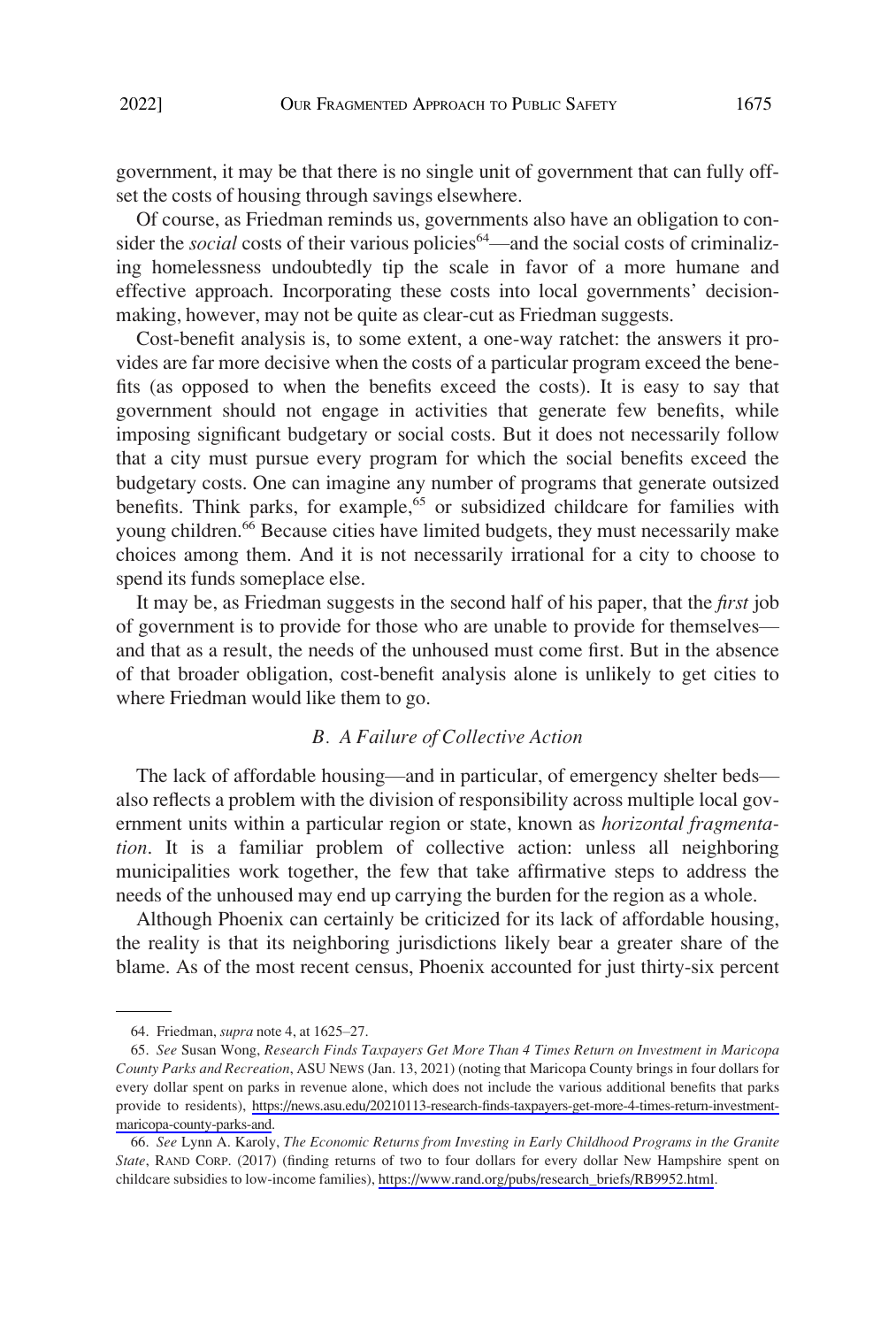of the total population in Maricopa County.<sup>67</sup> But in 2019, the City provided approximately eighty-five percent of the County's emergency shelter beds.<sup>68</sup> That was not the original plan. When the Human Services Campus first opened in downtown Phoenix in 2005, it was supposed to be one of several large facilities throughout the County designed to combine emergency shelter beds and various supportive services in the same place. $69$  But plans for the other shelters never got off the ground.70 Everyone, it seems, preferred that the shelters were located in someone else's backyard. In 2021, the County renewed efforts to develop a regional approach to homelessness. But Phoenix City Manager Ed Zeurcher expressed skepticism regarding the County's ability to follow through: "[W]hen the time comes for a community who doesn't have the services or the shelters currently . . . to put money and rezoning and face their own neighbors with those questions in their community, what happens if they say, 'Nah, we're not going to do it?'"<sup>71</sup>

Indeed, the availability of housing and supportive services in Phoenix—however limited—potentially empowers more aggressive enforcement strategies in neighboring towns. The City of Surprise, Arizona, made headlines when it adopted an urban camping ordinance that authorized officers to arrest individuals camping on public property.72 Under the Ninth Circuit's decision in *Martin v. City of Boise*, which Friedman discusses at length in his lecture, officers are prohibited from arresting people for sleeping in public when there is nowhere else for the people to go.<sup>73</sup> At the time, Surprise did not maintain any shelter facilities.<sup>74</sup> But the ordinance provided a loophole of sorts by defining "available shelter space" to include any shelter "within 50 miles of the city limits," which includes the large emergency shelter in Downtown Phoenix.<sup>75</sup> And even in the absence of these sorts of provisions, shelters and service providers in Downtown Phoenix inevitably become the default drop-off point for people in need.76

*Compare* U.S. CENSUS BUREAU, QUICKFACTS: PHOENIX CITY, ARIZONA (2019), [https://www.census.gov/](https://www.census.gov/quickfacts/fact/table/phoenixcityarizona/PST045219) 67. [quickfacts/fact/table/phoenixcityarizona/PST045219](https://www.census.gov/quickfacts/fact/table/phoenixcityarizona/PST045219) (listing the City of Phoenix's population at 1,608,139), *with*  U.S. CENSUS BUREAU, QUICKFACTS: MARICOPA COUNTY, ARIZONA (2019), [https://www.census.gov/quickfacts/](https://www.census.gov/quickfacts/maricopacountyarizona) [maricopacountyarizona](https://www.census.gov/quickfacts/maricopacountyarizona) (listing Maricopa County's population at 4,420,568).

Christina Estes, *Q*&A: Phoenix Mayor Kate Gallego Addresses Homelessness, 91.5 KJZZ (Feb. 7, 2020, 68. 7:00 AM),<https://kjzz.org/content/1430771/qa-phoenix-mayor-kate-gallego-addresses-homelessness>.

<sup>69.</sup> Estes & Gilger, *supra* note 15.

<sup>70.</sup> *See id.* (noting that although former County employees "recall talking about campuses outside Phoenix, . . . no specific plans ever reached the County Board of Supervisors").

<sup>71.</sup> Christina Estes & Mark Brodie, Maricopa County Working on Regional Approach to Homelessness, 91.5 KJZZ (Apr. 15, 2021, 8:46 AM), [https://kjzz.org/content/1674896/maricopa-county-working-regional-approach](https://kjzz.org/content/1674896/maricopa-county-working-regional-approach-homelessness)[homelessness.](https://kjzz.org/content/1674896/maricopa-county-working-regional-approach-homelessness)

<sup>72.</sup> Jen Fifield & Jessica Boehm, *Homelessness Rises in Suburbs, But West Valley Offers Few Places for People to Go*, AZ CENTRAL (July 6, 2018, 10:17 AM), [https://www.azcentral.com/story/news/local/peoria/2018/](https://www.azcentral.com/story/news/local/peoria/2018/07/01/west-valley-relies-phoenix-help-rising-homeless-population/731120002/) [07/01/west-valley-relies-phoenix-help-rising-homeless-population/731120002/.](https://www.azcentral.com/story/news/local/peoria/2018/07/01/west-valley-relies-phoenix-help-rising-homeless-population/731120002/)

<sup>73. 902</sup> F.3d 1031, 1048–49 (9th Cir. 2018), *reh'g en banc denied*, 920 F.3d 584 (9th Cir. 2019).

<sup>74.</sup> *See* Fifield & Boehm, *supra* note 72.

<sup>75.</sup> SURPRISE, ARIZ. MUN. CODE § 42-52(b), https://library.municode.com/az/surprise/codes/municipal\_code? [nodeId=PTIGEOR\\_CH42STSIOTPUPL.](https://library.municode.com/az/surprise/codes/municipal_code?nodeId=PTIGEOR_CH42STSIOTPUPL)

<sup>76.</sup> Estes & Gilger, *supra* note 15.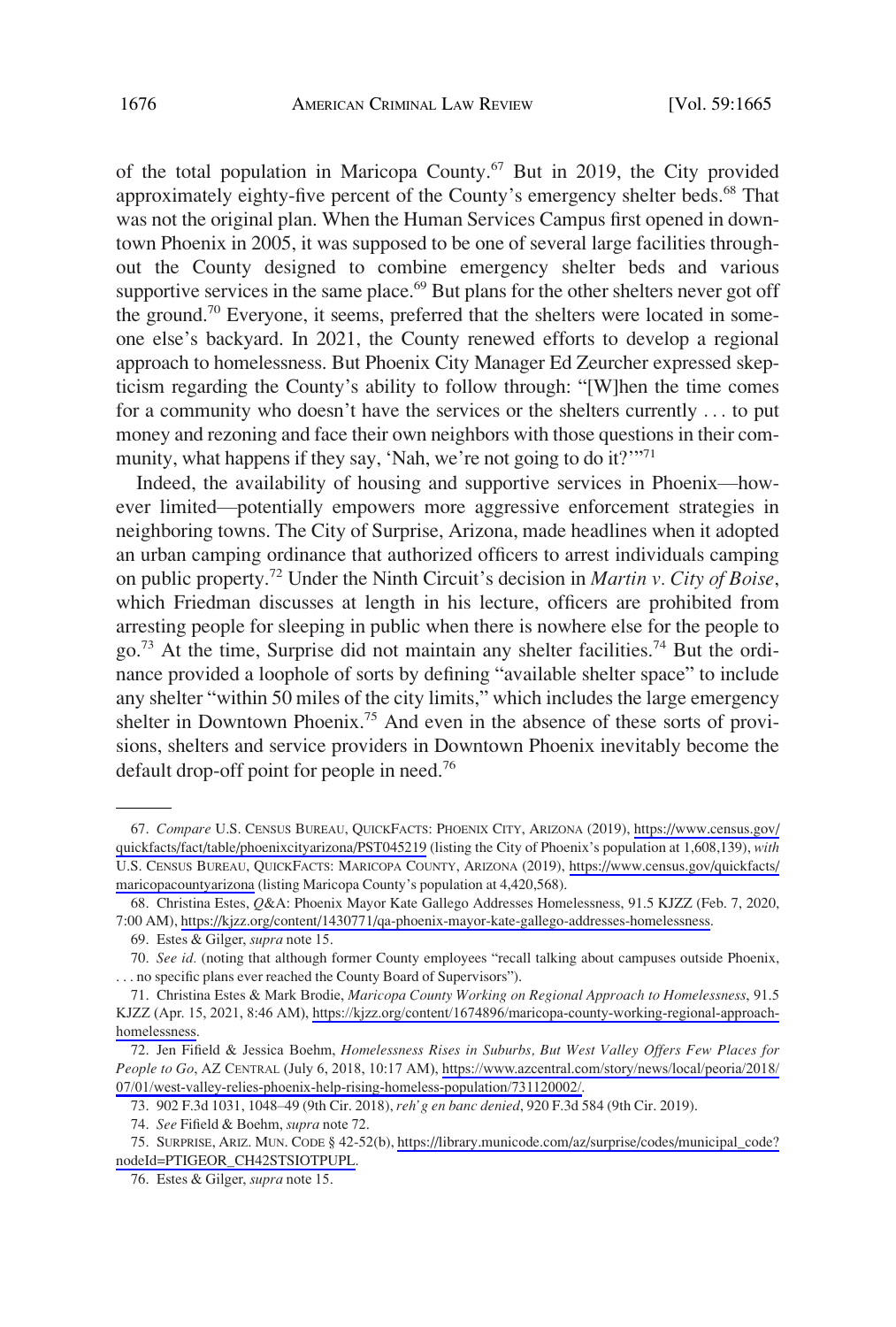## *C. The Need for Coordination*

<span id="page-12-0"></span>Finally, on a practical level, the fragmentation of responsibility among multiple agencies, service providers, and levels of government has made it considerably more difficult to develop a comprehensive understanding of the problem, and to mount a coordinated response.

For a long time, the economics of the homelessness crisis—in particular, the relationship between housing, healthcare, and criminal system costs—was largely hidden from view. The various agencies and organizations who worked with people experiencing homelessness undoubtedly understood that the people they worked with often faced a complex set of problems that brought them into frequent contact with both health care providers and the police. But both the frequency of those contacts and their cumulative costs had been obscured by the fact that they were disbursed across a fragmented system that had no mechanism for tracking them in a systematic way. $77$ 

Fragmentation also makes it more difficult to optimize the allocation of resources and likely generates a fair bit of administrative waste. In 2018, the Legislative Auditor General in Utah issued a report that underscored some of the costs of the State's fractured response. By way of example, the report highlighted the funding streams for just one nonprofit in Salt Lake County, which provided emergency shelter and supportive services. The entity received funds from four federal agencies (Housing and Urban Development, Health and Human Services, Veteran's Administration, and Department of Homeland Security), from the State of Utah, and from various private donors.<sup>78</sup> Only a fraction of those funds, however, are paid to the organization directly. The vast majority of funding is first allocated to one of thirteen pass-through entities at the state, county, and local level.<sup>79</sup> Funding from HUD alone passes through twelve of those thirteen entities, including seven cities, two counties, a regional Continuum of Care, a state-level coordinating committee, and a private developer.<sup>80</sup> As the Utah report notes, "Each funding stream comes with its own set of service requirements, outcome measures, and evaluation systems."<sup>81</sup> And the same pattern is replicated across the many providers who work with the unhoused.<sup>82</sup>

*See, e.g.*, ANNE MILGRAM, JEFFREY BRENNER, DAWN WIEST, VIRGINIA BERSCH & AARON TRUCHIL, 77. HARV. KENNEDY SCH., INTEGRATED HEALTH CARE AND CRIMINAL JUSTICE DATA — VIEWING THE INTERSECTION OF PUBLIC SAFETY, PUBLIC HEALTH, AND PUBLIC POLICY THROUGH A NEW LENS: LESSONS FROM CAMDEN, NEW JERSEY 3–5 (2018), [https://www.hks.harvard.edu/sites/default/files/centers/wiener/programs/pcj/files/integrated\\_](https://www.hks.harvard.edu/sites/default/files/centers/wiener/programs/pcj/files/integrated_healthcare_criminaljustice_data.pdf) [healthcare\\_criminaljustice\\_data.pdf](https://www.hks.harvard.edu/sites/default/files/centers/wiener/programs/pcj/files/integrated_healthcare_criminaljustice_data.pdf) (describing efforts to join healthcare and criminal system data in Camden, New Jersey).

<sup>78.</sup> STATE OF UTAH, OFF. OF THE LEGIS. AUDITOR GEN., A PERFORMANCE AUDIT OF UTAH'S HOMELESS SERVICES 2 (2018), [https://olag.utah.gov/olag-doc/18\\_12rpt.pdf.](https://olag.utah.gov/olag-doc/18_12rpt.pdf)

<sup>79.</sup> *Id.* at 2.

<sup>80.</sup> *Id.* 

<sup>81.</sup> *Id.* at 3. 82. *Id.*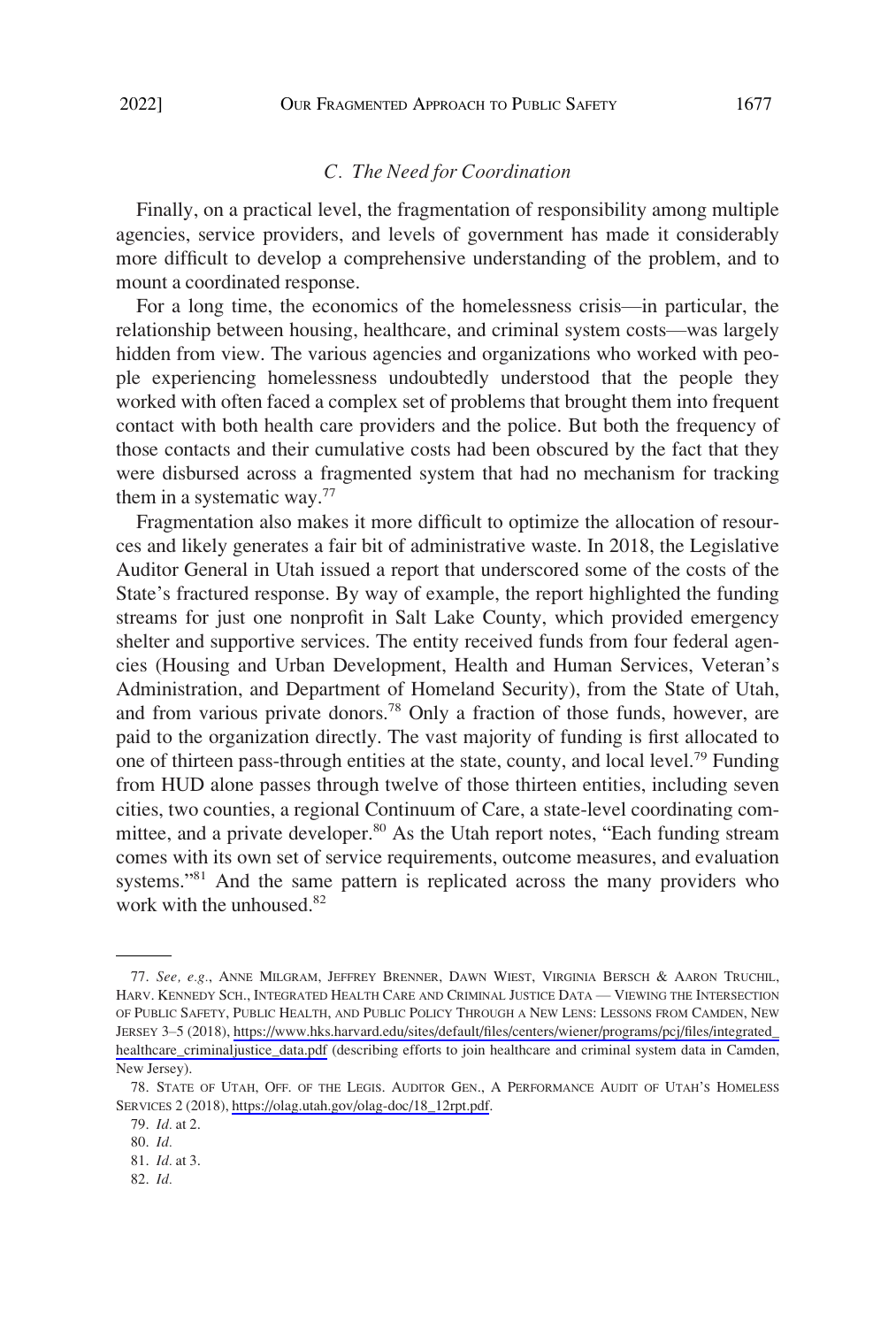## III. DEVOLVING DOWN? OR SCALING UP?

<span id="page-13-0"></span>The question is what we can do about this problem. In *Rationing Criminal Justice*, Bierscbach and Bibas suggest that part of the answer to the problem of vertical fragmentation within the criminal justice system, and in particular, to the "correctional free lunch," is to devolve a greater share of fiscal responsibility to the local level. Instead of paying for prisons directly, states could issue a "violent crime block grant" to local governments to do with as they wish. $83$  Local governments could use the funds to pay for prison beds for those whom they arrest and prosecute—or they could invest in alternative strategies that impose fewer criminal system costs.<sup>84</sup> The idea is appealing and straightforward: by making local governments internalize the full (budgetary) costs of their criminal justice practices, we can encourage local governments to more carefully consider whether their "tough on crime" policies are in fact worth the price.

It is less clear, however, that this approach would work in the context of homelessness. Although we see a similar vertical misalignment of expenditures and incentives—which points in favor of devolution—the need for collective action and the risk of free ridership may point instead in favor of scaling up. Making cities responsible for healthcare, housing, and policing (funded through block grants from the federal government and the states) would make it easier to invest in housing and other programs by enabling local governments to offset those costs with savings on emergency health. The concern, however, is that at least some jurisdictions may instead decide to try to save on both housing *and* medical expenses by pushing the unhoused across jurisdictional lines.

Of course, in the real world, budgetary considerations are not the only ones that drive decision making. Salience matters as well. When it comes to homelessness, local government officials will always feel more pressure to act than state or federal officials who are further removed from the immediacy of the crisis and are rarely the first to hear about constituent concerns. Because homelessness rates tend to be higher in major cities, state legislators from rural areas may not be inclined to spend political capital on addressing housing concerns. Even if the financial incentives were perfectly aligned, it is not obvious that states would have the political incentive to act.

There are, in short, no easy answers. And it falls well beyond the scope of this brief Essay to try to map out any particular approach that jurisdictions might take. But what the discussion in the last Part makes clear is that in order to make sense of our fractured and often counterproductive approach to the growing homelessness crisis, it is essential to develop a fuller understanding of the various decision points at each level of government that bring it about.

Focusing on governance structures may be particularly important given that fragmentation is, if anything, of still greater concern with respect to the broader set of

<sup>83.</sup> Bierschbach & Bibas, *supra* note 14, at 220–21.

<sup>84.</sup> *Id.*